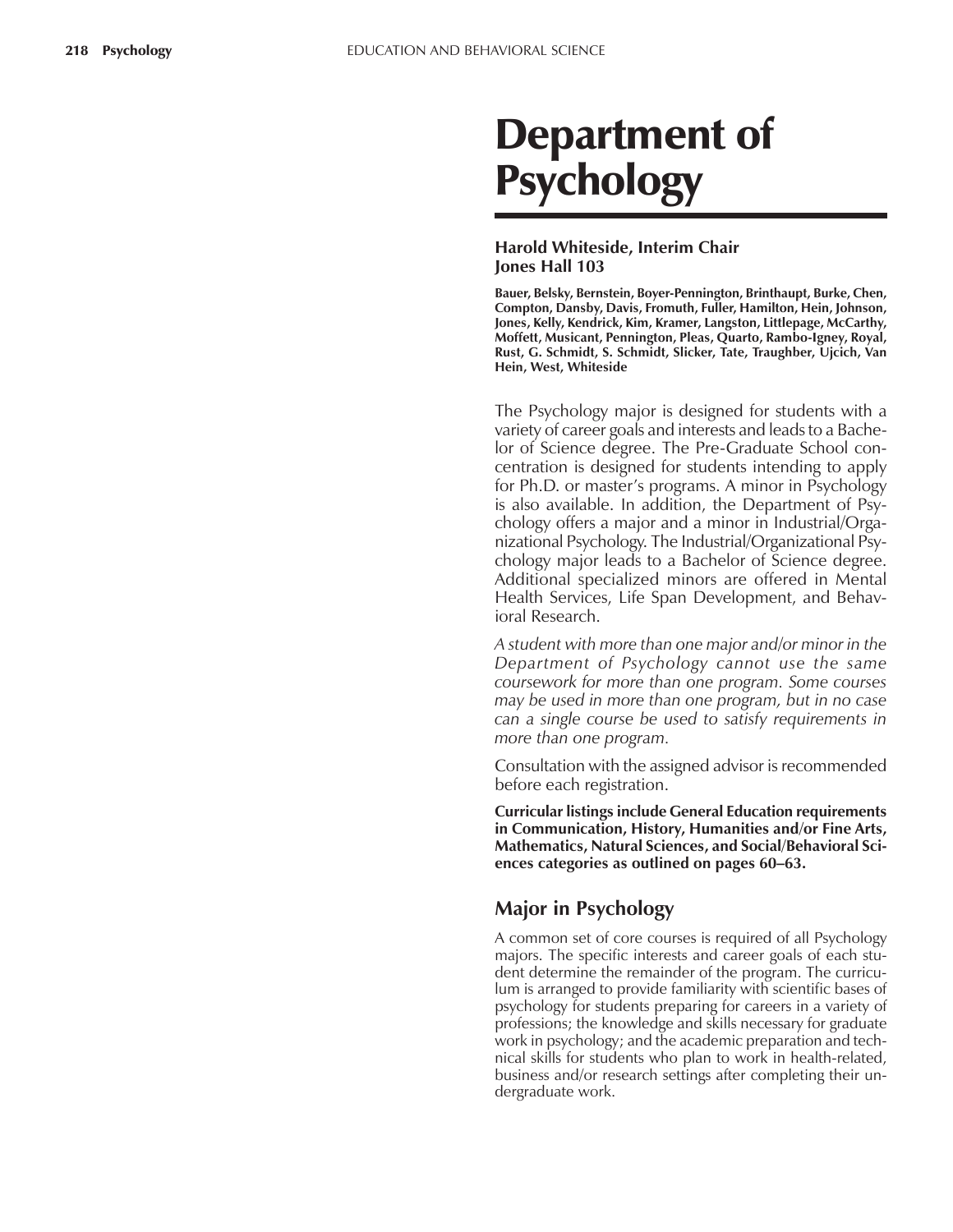The major in Psychology requires a minimum of 38 semester hours including a course in each of the nine following core areas (with a grade of C- or above), plus 12 additional hours of psychology electives (at least 9 hours upper division). To meet the Mathematics General Education requirement, Psychology majors must take MATH 1710 or 1730.

#### **Core Area, Required Courses**

General, PSY 1410 Seminar on Careers in Psychology, PSY 2000 Social, PSY 2210 Developmental, PSY 2300 Statistics, PSY 3020 Research Methods, PSY 3070 Abnormal/Personality, PSY 3230 or 3590 Biopsychology, PSY 4030 or 4240 Cognition/Learning, PSY 4040 or 4480

### **Recommended Curriculum FRESHMAN**

| <b>FIRST SEMESTER</b>                                |       | <b>SECOND SEMESTER</b>      |               |
|------------------------------------------------------|-------|-----------------------------|---------------|
| ENGL 1010 (Comm)                                     |       | <b>ENGL 1020 (Comm)</b>     |               |
| Natural Sciences                                     |       | Humanities and/or Fine Arts | $\mathcal{L}$ |
| MATH 1710 or 1730 (Math) 3-4    PSY 2210, 2300, 2000 |       |                             |               |
| PSY 1410 (Soc/Beh Sci)                               | 3     | Minor                       | $\mathcal{L}$ |
| Humanities and/or Fine Arts                          | -3    |                             | 16            |
|                                                      | 16-17 |                             |               |

| <b>SOPHOMORE YEAR</b>      |         | <b>JUNIOR AND SENIOR YEARS</b> |         |
|----------------------------|---------|--------------------------------|---------|
| <b>COMM 2200 (Comm)</b>    | 3       | Psychology                     | 21      |
| Natural Sciences           | 4       | Minor                          | 30      |
| HIST 2010, 2020, or 2030   | 6       | Electives**                    | $4 - 8$ |
| ENGL 2020 or 2030 or       |         |                                | 55-59   |
| <b>HUM 2610 (Hum/FA)</b>   | 3       |                                |         |
| Social/Behavioral Sciences | 3       |                                |         |
| <b>ENGL 3500 or 3520*</b>  | $0 - 3$ |                                |         |
| Minor                      | 3       |                                |         |
| PSY 3020, 3070             |         |                                |         |
|                            | 29-32   |                                |         |

*\*Students who do not receive a grade of B- or higher in both English composition courses (ENGL 1010 and 1020) will be required to take either ENGL 3500 or 3520.*

*\*\*Elective hours depend on math course selected and whether student is required to take ENGL 3500 or 3520.*

*Two minors are required. Minors must be approved by the advisor. It is recommended that at least one minor be carefully chosen to support career plans.*

#### **Minor in Psychology**

The minor in Psychology requires 18 semester hours including PSY 1410; PSY 1420 or a 2000-level course; and four elective courses, at least two of which must be upper division.

# **Concentration: Pre-graduate School**

Students who select the Pre-graduate School concentration should be those who will be competitive applicants for Ph.D. or competitive masters programs. GPA is an important consideration for admission to these programs. A sub-committee of the Undergraduate Studies Committee will screen students applying for the concentration.

To graduate with this concentration, students must achieve an overall GPA of 3.25. It is recommended that students apply for this concentration between the completion of 45 and 60 hours.

#### **Core Area, Required Courses**

- PSY 1410 General Psychology
- PSY 2000 Seminar on Careers in Psychology
- PSY 2210 Psychology of Social Behavior
- PSY 2300 Developmental Psychology
- PSY 3020 Basic Statistics for Behavioral Science
- PSY 3070 Research Methods
- PSY 3230 Abnormal Psychology OR
- PSY 3590 Personality
- PSY 4030 Psychology of Sensation and Perception OR PSY 4240 Behavioral Neuroscience
- PSY 4040 Introduction to Cognitive Psychology OR PSY 4480 Learning Theories
- PSY 4070 Advanced Statistics for the Behavioral Sciences
- PSY 4080 Advanced Research Methods OR
	- U H 4950 Honors Independent Research OR

PSY 3990 Research in Psychology with approval Plus 9 additional hours of psychology electives (at least 6 upper division)

ENGL 3500 Applied Writing OR

ENGL 3520 Professional Writing

#### **Recommended Curriculum FRESHMAN FIRST SEMESTER SECOND SEALESTED**

| IINJI JLIVILJILIN                                 |           | <b>JLUUIND JLIVILJTEN</b>     |    |
|---------------------------------------------------|-----------|-------------------------------|----|
| <b>ENGL 1010 (Comm)</b>                           | 3         | ENGL 1020 (Comm)              | 3  |
| Natural Sciences                                  |           | 4 Humanities and/or Fine Arts | 3  |
| MATH 1710 or 1730 (Math) 3-4 PSY 2210, 2300, 2000 |           |                               |    |
| PSY 1410 (Soc/Beh Sci)                            | 3         | Minor                         | 3  |
| Humanities and/or Fine Arts                       |           |                               | 16 |
|                                                   | $16 - 17$ |                               |    |

| COMM 2200 (Comm)            |         | Psychology | 24        |
|-----------------------------|---------|------------|-----------|
| Natural Sciences            |         | Minor      | 12        |
| HIST 2010, 2020, or 2030    | 6       | Electives* | $19 - 23$ |
| <b>ENGL 2020 or 2030 or</b> |         |            | 55-59     |
| <b>HUM 2610 (Hum/FA)</b>    | 3       |            |           |
| Social/Behavioral Sciences  | 3       |            |           |
| ENGL 3500 or 3520*          | $0 - 3$ |            |           |
| Minor                       | 3       |            |           |
| PSY 3020, 3070              |         |            |           |
|                             | 29-32   |            |           |

#### **SOPHOMORE YEAR JUNIOR AND SENIOR YEARS** Psychology 24

| $\cdots$ |           |
|----------|-----------|
| or       | 12        |
| tives*   | $19 - 23$ |
|          | 55-59     |
|          |           |

*\*Elective hours depend on math course selected and whether student is required to take ENGL 3500 or 3520.*

*One minor is required (no restrictions on choice of minor.)*

# **Major in Industrial/Organizational Psychology**

Industrial/Organizational Psychology deals with a variety of human resource and organizational issues, such as employee selection, training, job analysis, and employee motivation. The major in Industrial/Organizational Psychology is designed to (a) prepare students for entry-level positions in human resource departments of business and industries and (b) provide a background for students wishing to pursue graduate work in psychology, industrial/organizational psychology, or related fields.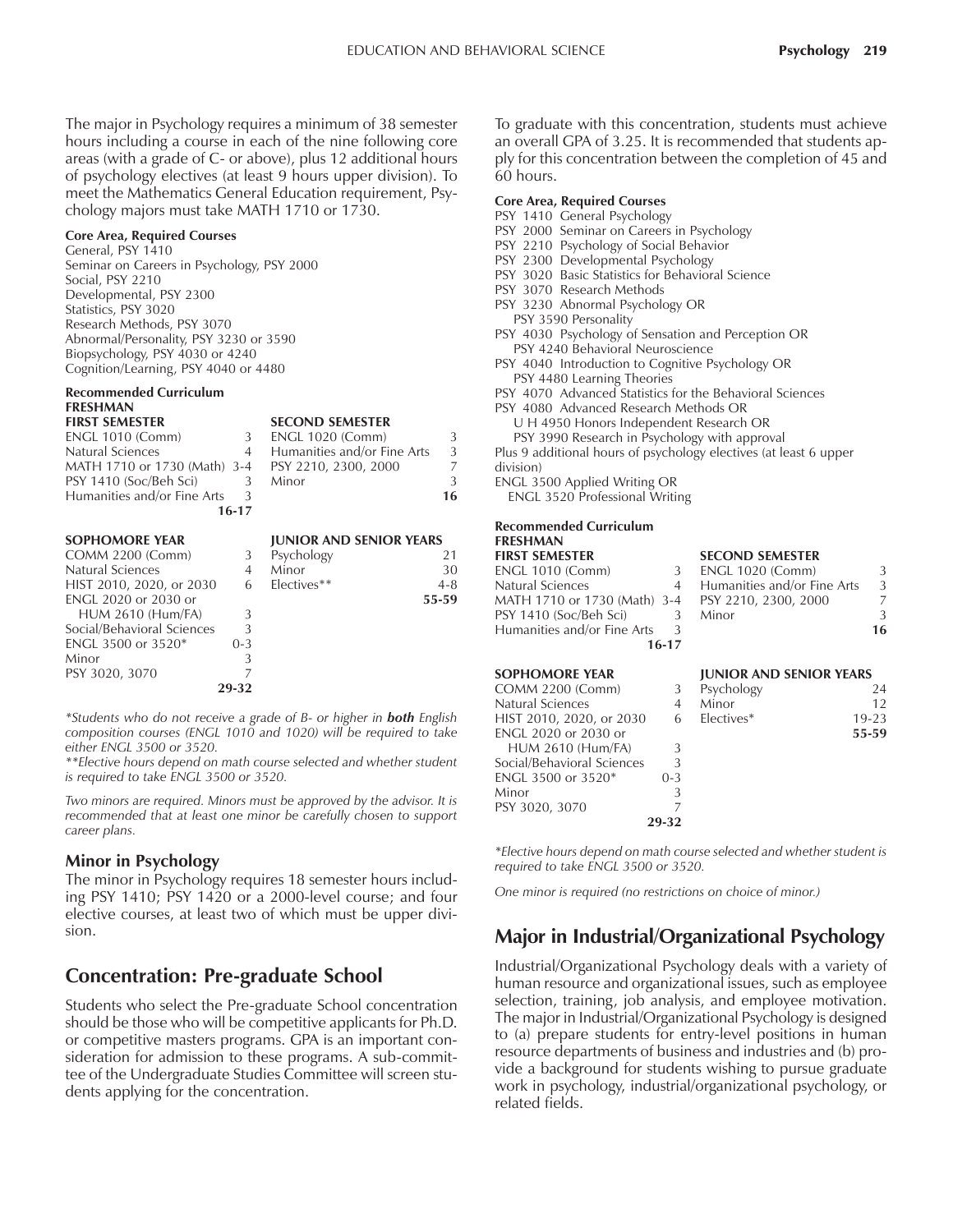The major consists of 16 hours of required psychology foundation courses (which must be completed with a grade of Cor above in each course), 6 hours of elective psychology foundation courses selected from a list, 18 hours of required I/O psychology courses (which must be completed with a grade of C- or above in each course), and 6 hours of elective I/O psychology courses selected from a list. A minor in a related field\* is required. To meet the General Education Mathematics requirement, Industrial Organizational Psychology majors must take MATH 1710 or 1730.

#### **Required Courses (16 hours)**

- PSY 1410 General Psychology
- PSY 2210 Psychology of Social Behavior
- PSY 3020 Basic Statistics for Behavioral Sciences
- PSY 3070 Research Methods
- PSY 4260 Introduction to Psychological Testing
- *Electives (6 hours)*
- PSY 3230 Abnormal Psychology
- OR PSY 3590 Personality
- OR PSY 4610 Adult Psychology and Aging
- PSY 4040 Introduction to Cognitive Psychology
- OR PSY 4070 Advanced Statistics for the Behavioral Sciences OR PSY 4480 Learning Theories

#### **I/O Psychology Foundation (Required) Courses (18 hours):**

- PSY 3320 Introduction to Industrial and Organizational Psychology
- PSY 4360 Organizational Psychology
- PSY 4270 Personnel Selection and Placement
- PSY 4290 Wage and Salary Administration
- PSY 4330 Industrial/Organizational Training and Development
- PSY 4370 Motivation and Work Attitudes

*Electives (6 hours from the following courses):*

- PSY 4380 Group Dynamics
- PSY 4390 Persuasion
- PSY 4720 Multicultural Perspectives in Psychology and Education
- PSY 4730 Apprenticeship: Industrial
- PSY 4340 Human Factors Psychology
- PSY 4350 Safety Psychology

Students who do not receive a grade of B- or higher in **both** English composition courses (ENGL 1010 and 1020) are required to take either ENGL 3500 or 3520.

*\*Students must complete a minor in one of the following fields: Business Administration, Business Law, Industrial Relations, Information Systems, Industrial Technology (Industrial Facilities and Management or Safety courses only), Management, Mass Communication, Political Science (Public Administration), Sociology, Speech, Statistics. Other minors may be approved by the major advisor.*

#### **Recommended Curriculum FRESHMAN**

|       | <b>SECUND SENIESTER</b> |                                                                                        |
|-------|-------------------------|----------------------------------------------------------------------------------------|
| -3-   | <b>ENGL 1020 (Comm)</b> | 3                                                                                      |
| -3-   | Natural Sciences        | 4                                                                                      |
|       |                         | 3                                                                                      |
| 3     | PSY 2210                | ₹                                                                                      |
|       |                         | $\mathcal{L}$                                                                          |
| 15-16 |                         | 16.                                                                                    |
|       |                         | 3 HIST 2010, 2020, or 2030<br>MATH 1710 or 1730 (Math) 3-4 Humanities and/or Fine Arts |

**EFCOND SEMESTER** 

#### **SOPHOMORE YEAR JUNIOR YEAR**

| ENGL 2020 or 2030 or       |           | PSY 3070, 4260 and          |          |
|----------------------------|-----------|-----------------------------|----------|
| <b>HUM 2610 (Hum/FA)</b>   | 3         | PSY 4040 or 4070 or 4480 10 |          |
| <b>COMM 2200 (Comm)</b>    | 3         | PSY 4360                    | 3        |
| Natural Sciences           | 4         | I/O Psychology              | 3        |
| Social/Behavioral Sciences | 3         | Minor                       | 6        |
| PSY 3230 or 3590 or 4610   | 3         | Electives                   | 6        |
| PSY 3020, 3320             | 6         |                             | 28       |
| ENGL 3500 or 3520*         | $0 - 3$   |                             |          |
| Minor                      | 6         | <b>SENIOR YEAR</b>          |          |
|                            | $28 - 31$ | I/O Psychology              | 15       |
|                            |           | Minor                       | 6        |
|                            |           | Electives*                  | $8 - 12$ |
|                            |           |                             | 29.33    |

*\*Elective hours depend on math course selected and whether student is required to take ENGL 3500 or 3520.*

#### **Minor in Industrial/Organizational Psychology**

The minor in Industrial/Organizational Psychology requires 18 semester hours and a course in statistics (PSY 3020 recommended). Students who are also pursuing a Bachelor of Science degree in Psychology may select Industrial/Organizational Psychology as one of their two minors. *Courses may not count toward both a major and minor.*

#### **Required Courses (9 hours)**

PSY 3020 Basic Statistics for Behavioral Science or the equivalent PSY 3320 Introduction to Industrial and Organizational Psychology PSY 4360 Organizational Psychology

#### **Elective Courses (9 hours)\***

- PSY 4260 Introduction to Psychological Testing
- PSY 4270 Personnel Selection and Placement
- PSY 4290 Wage and Salary Administration
- PSY 4330 Industrial/Organizational Training and Development
- PSY 4340 Human Factors Psychology
- PSY 4350 Safety Psychology
- PSY 4370 Motivation and Work Attitudes
- PSY 4380 Group Dynamics

*\*NOTE: 12 elective hours will be needed if PSY 3020 is used to fulfill requirements for a major or if a student has had statistics in another department (e.g. Q M 2610). Courses may not count toward both a major and a minor.*

#### **Minor in Life Span Development**

The Life Span Development minor is designed to provide more specialized instruction in life span and human development issues and is appropriate for students with majors or minors in psychology, social work, sociology, health education, gerontology, women's studies, health care related fields, and similar areas.

#### **Required Courses (12 hours)**

| PSY 2300 Developmental Psychology                     |
|-------------------------------------------------------|
| (Non-psychology students who have taken SOC/S W 3150  |
| or CDFS 3340 may choose to substitute one of these    |
| courses for this requirement.)                        |
| PSY 4190 Child Psychology                             |
| (Students who take both CDFS 2350 and 3310 may        |
| choose to substitute these for this requirement.)     |
| PSY 4210 Adolescent Psychology                        |
| (Students may choose to substitute CDFS 4310 for this |
| requirement.)                                         |

PSY 4610 Adult Psychology and Aging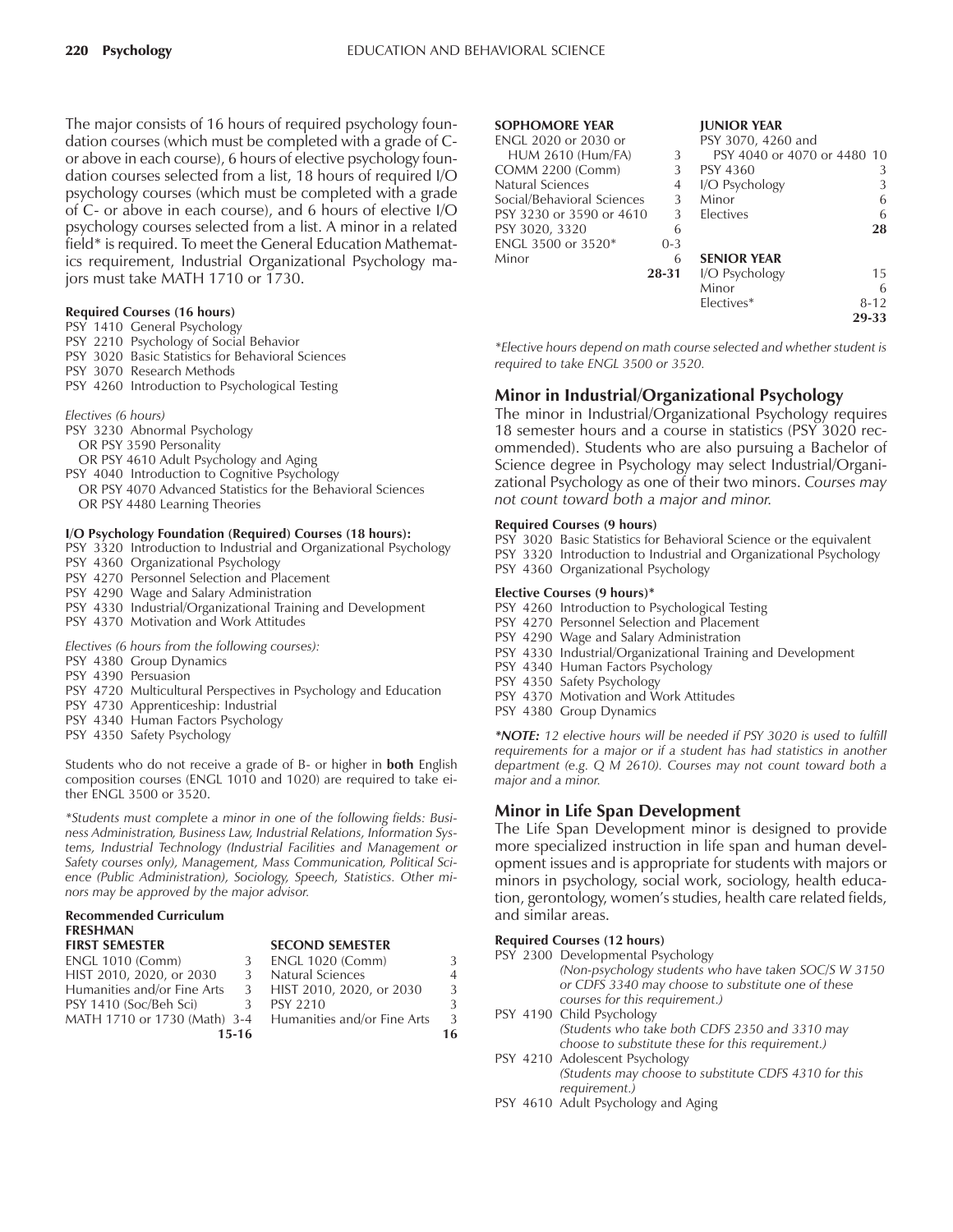#### **Elective Courses (choose two, 6 hours)**

- PSY 3240 Abnormal Child Psychology
- PSY 4250 Psychology of Exceptional Children
- PSY 4440 Close Relationships
- PSY 4450 Psychology of the Self
- PSY 4600 Psychosexual Adjustment
- PSY 4620 Psychology of Women
- PSY 4630 Death and Dying

PSY 4720 Multicultural Perspectives in Psychology and Education

#### **Minor in Mental Health Services**

The Mental Health Services minor prepares students for entry-level positions in mental health settings. It is designed for students planning to work in mental health, health care, social service, and other settings where they would deal with mental health issues, including careers such as social work, counseling, medicine, gerontology, health education, and child and family services.

#### **Required Courses (6 hours)**

PSY 3230 Abnormal Psychology PSY 4110 Issues and Ethics in Mental Health Services

#### **Choose one from the following developmental group:**

PSY 4190 Child Psychology PSY 4210 Adolescent Psychology PSY 4610 Adult Psychology and Aging

#### **Choose one from the following diversity group:**

- PSY 3250 Perspectives on Black Psychology
- PSY 4600 Psychosexual Adjustment
- PSY 4620 Psychology of Women
- PSY 4720 Multicultural Perspectives in Psychology and Education

#### **Choose one from the following skills group:**

PSY 4440 Behavioral Modification PSY 4470 Theories of Counseling PSY 4650 Health Psychology

#### **Choose one from the following theory and application group:**

- PSY 3240 Abnormal Child Psychology
- PSY 3590 Personality
- PSY 4250 Psychology of Exceptional Children
- PSY 4260 Introduction to Psychological Testing
- PSY 4460 Psychology of Happiness and Well-Being
- PSY 4630 Death and Dying

#### **Recommended but not required:**

PSY 4730, 4740, 4750, or 4760 Apprenticeship (1-3 hours)

#### **Interdisciplinary Minor in Behavioral Research**

The Behavioral Research minor is designed to provide more specialized instruction in research skills and data analysis and is appropriate for students planning careers emphasizing research and/or quantitative analysis including students majoring in fields such as psychology, sociology, political science, marketing, and mathematics. This minor may be particularly attractive to students wanting to pursue graduate work.

#### **Statistics Courses (3-7 hours)**

| <b>PSY</b>  | 3020 Basic Statistics for Behavioral Science |
|-------------|----------------------------------------------|
|             | (lab may be required—see schedule book)      |
| SOC.        | 3050 Data Analysis                           |
| P S         | 4000 Quantitative Methods of Research        |
| OM          | 2610 Statistical Methods I                   |
| <b>STAT</b> | 3130 Applied Statistics                      |

#### **Basic Research Methods (3-7 hours)**

- PSY 3070 Research Methods<br>SOC 3040 Research Methods
- SOC 3040 Research Methods<br>SW 2630 Interviewing Skills
- 2630 Interviewing Skills for Social Work Practice
- S W 3110 Research Methods for Social Work Practice
- MKT 3930 Marketing Research

#### **Advanced Statistics (3-6 hours)**

- PSY 4070 Advanced Statistics
- Q M 3620 Statistical Methods II
- PHED 4810 Measurement and Evaluation

# STAT 3140 Probability and Statistics

- **Advanced Research Methods (3-6 hours)**
- PSY 4080 Advanced Research Methods
- PHIL 4500 Philosophy of Science<br>MKT 4880 Applied Marketing Res
- 4880 Applied Marketing Research

#### **Advanced Writing (3 hours)**

- ENGL 3500 Applied Writing
- ENGL 3520 Professional Writing

## **Courses in Psychology [PSY]**

- **1410 General Psychology.** Three credits. Introductory survey course. Includes biological foundations, perception, principles of learning, intelligence, motivation, emotion, human development, personality, social psychology, behavior disorders, and psychotherapy.
- **1420 Psychology of Adjustment.** Three credits. Processes of human adjustment, adaptation, and environmental influences. Development of self-understanding, constructive management of emotion and stress, and healthy interpersonal relationships.
- **2000 Seminar on Careers in Psychology.** One credit. Prerequisite: PSY 1410. Required for Psychology majors in the first 21 hours of psychology courses. Requirements needed for success in jobs or graduate school. Interest exploration and development of a career timeline and a resume/vita. Students who choose to complete assessment inventories will pay the Counseling and Testing Center an assessment fee of approximately \$20.
- **2180 Thinking: Intelligence and Creativity.** Three credits. Psychological approaches to the study of information processing, thinking, and knowing, with emphasis on cognitive style, problem solving, and creative thinking.
- **2190 Human Brain, Behavior, and Consciousness.** Three credits. Introduction to the involvement of the brain in behavior and conscious experiences. Altered states of consciousness, mental illness, drug-induced states, sleep, learning, memory, and language. No biology background required.
- **2210 Psychology of Social Behavior.** Three credits. Prerequisite: PSY 1410 recommended but not required. Systematic study of social behavior. Includes interaction between people, perception of others, interpersonal attraction, aggression, altruism, conformity, attitudes, and group behavior.
- **2300 Developmental Psychology.** Three credits. Broad survey of the biological and environmental factors influencing physical, cognitive, and social development from conception until death. Emphasis on current research and theory. Will not substitute for SOC 3150, S W 3150, or CDFS 3340.
- **3020 Basic Statistics for Behavioral Science.** Three credits. Prerequisite: 3 credit hours of college-level mathematics. PSY 3030 may be required. (See schedule book.) Elementary descriptive and inferential statistics and their applications.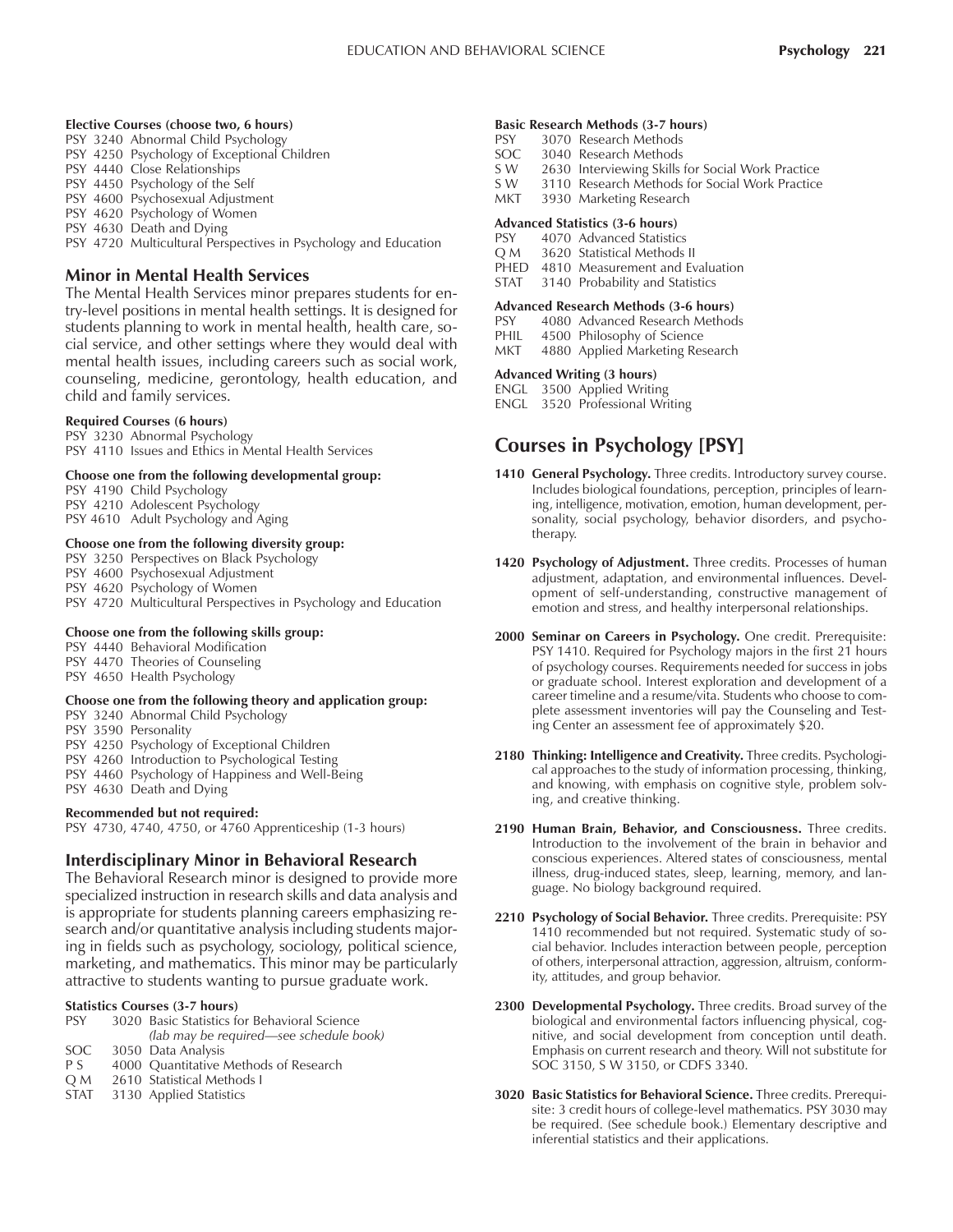- **3030 Laboratory in Psychology.** One credit.
- **3070 Research Methods.** Four credits. Prerequisite: PSY 3020. Analysis of methodological issues in psychological research. Designed to teach skills in the formulation, execution, interpretation, and presentation of psychological investigations. Three hours lecture and one one-hour laboratory.
- **3230 Abnormal Psychology.** Three credits. Prerequisite: PSY 1410. Patterns of maladaptive behavior, including anxiety, depression, schizophrenia, and antisocial behavior.
- **3240 Abnormal Child Psychology.** Three credits. Prerequisite: PSY 1410. Emotional and behavioral disorders in childhood and adolescence including autism and depression and child maltreatment.
- **3250 Perspectives on Black Psychology.** Three credits. Application of psychological principles to the personality development and behavior patterns of African Americans, in light of cultural heritage and contemporary events. Implications for assessment and counseling.
- **3320 Introduction to Industrial and Organizational Psychology.** Three credits. Applications of psychology to business and industry. Topics include employee selection, performance appraisal, training, leadership, motivation, work environment, job design, safety, and work stress.
- **3590 Personality.** Three credits. Historical and contemporary personality theory and research, including the trait, cognitive, and motivational approaches. Topics include personality development, the unconscious, the self, goals, emotions, coping, disorders, and personality change.
- **3750 Introduction to Clinical Psychology.** Three credits. Reviews the historical background, roles, and responsibilities of clinical psychologists and differentiates their duties from other mental health professionals. Introduction to assessment and clinical interventions.
- **3990 Research in Psychology.** One to three credits. Prerequisites: 6 hours of psychology recommended but not required. Supervised research in current topics in psychology. Contact individual faculty members for research possibilities and requirements. May be repeated. (Students majoring in Psychology or the Pre-Graduate School concentration may apply up to 6 hours of credit to the major. Students majoring in I/O Psychology may apply up to 4 hours of credit to the major. Students minoring in Psychology may apply up to 6 hours of credit to the minor.)
- **4000 Psychology Seminar: Honors.** One credit. Representative and integrative study of scientific journals of field. May be taken for a total of three credits.
- **4010 Laboratory in Psychology: Honors.** One credit each. May be repeated. Prerequisite: PSY 3020. Supervised laboratory in an area of psychology related to a content course. The laboratory can only be taken during the semester the student is enrolled in the content course.
- **4020 Apprenticeship: Honors.** One to three credits. Supervised practical experience utilizing psychological principles and tools in an established organization.
- **4030 Psychology of Sensation and Perception.** Three credits. Prerequisite: PSY 1410 or permission of instructor. Perceptual and physiological (sensory) mechanisms involved in vision, hearing,

taste, smell, and touch. Perceptual consequences of central nervous system events. Historical perspectives.

- **4040 Introduction to Cognitive Psychology.** Three credits. Information processing approach to the study of cognitive processes: attention, perception, memory, language, reasoning, problem solving, and decision making.
- **4050 Applied Psychopharmacology.** Three credits. Reviews current information on the action and uses of the most important groups of psychoactive drugs. Clinical, legal, and ethical aspects.
- **4060 Sport Psychology.** Three credits. Prerequisite: PSY 1410 or consent of instructor. Application of psychological principles, motivational research, and social/psychological findings to the arena of sports. Theory and application of performance enhancement and teamwork in sports. See ATHC 4060.
- **4070 Advanced Statistics for the Behavioral Sciences.** Three credits. Prerequisites: Grade of B or higher in PSY 3020 or equivalent course. Topics include multiple regression, factorial anova, repeated measures ANOVA, ANCOVA, and categorical data analysis. Offers preparation for graduate-level statistics courses often required in master's and doctoral level programs as well as for employment positions in business and government.
- **4080 Advanced Research Methods.** Three credits. Prerequisites: Grade of B or higher in PSY 3070 or equivalent training (POD), PSY 4070, and ENGL 3500 or 3520. Design, conduct, analyze, and report psychological research. Advanced research conducted individually or in small groups. Offers preparation for graduatelevel research required in master's and doctoral programs and for research applications in business and government settings.
- **4100 Counseling and Leadership Seminar in Student Affairs.** Three credits. (Same as SPSE 4100.) Prerequisite: Permission of Student Affairs personnel. Offers student leaders in Student Affairs opportunities to learn and practice skills to help them be more effective leaders. Credit for this class may not be counted toward the student's major or minor.
- **4110 Issues and Ethics in Mental Health Services.** Three credits. Prerequisites: PSY 1410 and 3230. Overview of mental health services that can be provided by the Bachelor's graduate. Offers training necessary for entry-level positions in mental health agencies, emphasizing ethical guidelines and legal issues.
- **4120 Psychology of Criminal Behavior.** Three credits. Survey of theory and research pertaining to criminal behavior, covering topics such as mental illness and crime, criminal homicide, assault, and sex offenses.
- **4130 Laboratory in Psychology.** One credit.
- **4140 Laboratory in Psychology.** One credit.
- **4150 Laboratory in Psychology.** One credit.
- **4170 Laboratory in Psychology.** One credit.
- **4180 Laboratory in Psychology.** One credit.
- **4190 Child Psychology.** Three credits. Prerequisite: PSY 2300 recommended but not required. Intensive research-based overview of child development from conception to puberty, including experiences in observation and/or interaction with children. Cognitive development, language development, peer interaction, moral development, and the contexts of child development.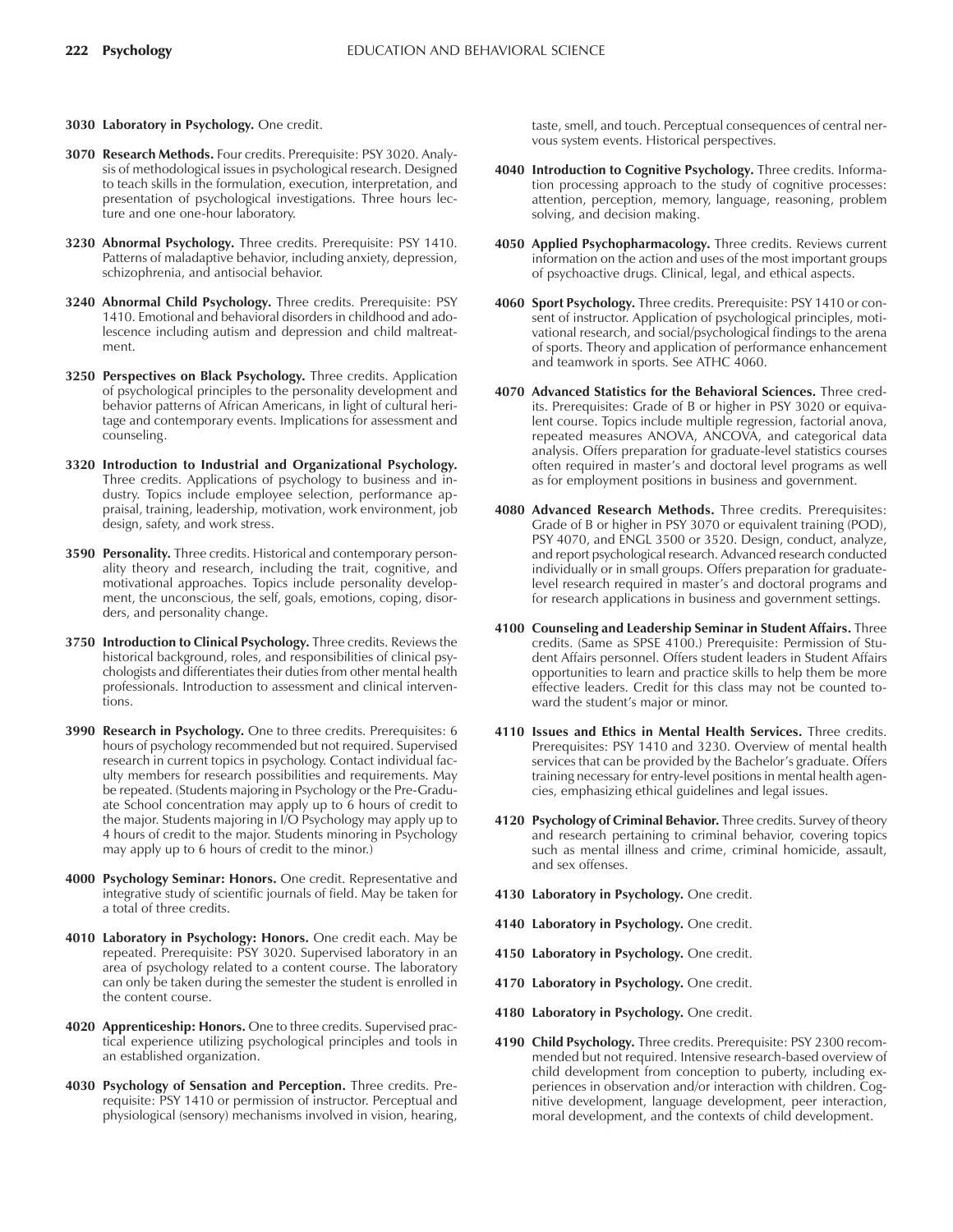- **4210 Adolescent Psychology.** Three credits. Prerequisite: PSY 2300 recommended but not required. Physiological, emotional, mental, and social characteristics of adolescent development, including primary factors of influence.
- **4220 Correctional Psychology.** Three credits. Legal, law enforcement, delinquency, and criminal psychology, including psychological evaluation, classification, therapy, and rehabilitation. Special classifications. Field problems. Preventive implications.
- **4240 Behavioral Neuroscience.** Three credits. The role of the brain in those areas which are typically considered by psychology, such as sensory and motor functions, motivation, higher mental functions, and mental disorders.
- **4250 Psychology of Exceptional Children.** Three credits. Identification and etiology of patterns of exceptionality, with consideration given to behavioral manifestations and preventive and correctional programs.
- **4260 Introduction to Psychological Testing.** Three credits. Modern practices in test construction, selection, and application to a variety of situations such as schools, clinics, and businesses.
- **4270 Personnel Selection and Placement.** Three credits. Survey of test, interview, and other variables relating to applicant evaluation, placement, and upgrading.
- **4290 Wage and Salary Administration.** Three credits. Analysis of theory and practice in the administration of compensation. Practices and issues related to job analysis, job evaluation, wage and salary administration, incentive plans, and legal considerations.
- **4330 Industrial/Organizational Training and Development.** Three credits. Examination of training and development methods for industrial and other organizational use. Includes both managerial and worker training. Includes learning, needs assessment, program development, and program evaluation.
- **4340 Human Factors Psychology.** Three credits. Prerequisite: PSY 3320 or consent of instructor. The process of designing for human use. Considers individual differences, visual, auditory, and tactile displays, anthropometry, illumination, noise, humans in motion, and space and environmental studies.
- **4350 Safety Psychology.** Three credits. Survey of basic theories of accident causation, safety research literature, methods of accident prevention, and industrial hygiene.
- **4360 Organizational Psychology.** Three credits. Prerequisite: PSY 1410. Application to human interaction, group processes, and leadership.
- **4370 Motivation and Work Attitudes.** Three credits. Understanding and application of motivation theories, particularly in the workplace. Topics include emotions; work attitudes, such as job satisfaction, organizational commitment, and organizational culture; effects on performance; measurement.
- **4380 Group Dynamics.** Three credits. The functioning of groups. Includes development of group structure, group conflict, cohesion, social influence, leadership, group productivity, group decision making, and growth groups.
- **4390 Persuasion.** Three credits. Prerequisite: PSY 1410. Survey and analysis of theory and research on interpersonal influence. Applications of findings to various areas of human experience.
- **4400 Behavioral Modification.** Three credits. The application of behavioral change principles and evaluation strategies to the solution of individual, classroom, institutional, and organizational behavior problems.
- **4420 Experimental Social Psychology.** Three credits. Prerequisites: PSY 1410, 2210, and 3020. Survey of research rationales, strategies, procedures, and methodologies in social psychology. Ethical concerns and special problems in human subject research.
- **4440 Social Psychology of Close Relationships.** Three credits. Prerequisite: PSY 1410. Theoretical and empirical issues in the scientific study of adult, close relationships from a social psychological perspective: initial attraction, relationship formation, maintenance, and dissolution. (Not a course in the broad area of marriage and the family: See CDFS 3320 Family Relationships and SOC 2500 Marriage and Family.)
- **4450 Psychology of the Self.** Three credits. Historical and contemporary theory and research on the self and self-related topics. Definitional and measurement issues, the self as a structure and a process, self-development across the life span, and factors affecting self-perception and self-evaluation.
- **4460 Psychology of Happiness and Well-Being.** Three credits. Prerequisite: PSY 1410; PSY 2210 and 3230 recommended. Survey of theoretical and research literature in the areas of subjective well-being, happiness, life satisfaction, stress-resistant personality styles, and self-actualization.
- **4470 Theories of Counseling.** Three credits. Integration of the major theories of counseling and psychotherapy and their application.
- **4480 Learning Theories.** Three credits. Survey of research and major theories of learning with emphasis on classical and instrumental conditioning and related topics.
- **4490 Operant Conditioning.** Three credits. Prerequisite: PSY 1410. Philosophy of B.F. Skinner's behaviorism explored in his writings and those of his followers and critics. Current applications of behaviorism in all areas of psychology (child, marriage and family, animal conditioning, mental health, addictions, etc.) also examined.
- **4510 Science and Pseudoscience.** Three credits. Provides a definition of science and explores issues related to that definition. Explores psychology as a science. Evaluation of topics in psychology in the context of the class discussion of science.
- **4600 Psychosexual Adjustment.** Three credits. Psychological, cultural, and biological facets of the human sexual experience. Attitudes and behaviors, variances and dysfunctions, implications and strategies for treatment.
- **4610 Adult Psychology and Aging.** Three credits. Prerequisite: PSY 2300 recommended but not required. A survey of the research on adult development with emphasis on old age. Examines the physical, intellectual, social, vocational, and personality changes during the adult years.
- **4620 Psychology of Women.** Three credits. Psychological impact of the culture on women's attitudes, roles, aspirations, problems, and personality development.
- **4630 Death and Dying.** Three credits. An experiential course covering the folklore of thanatology, the funeral industry, handling grief, counseling the bereaved, and the hospice concept. Objectives include an attempt to view death with equanimity and personal growth from confronting death.